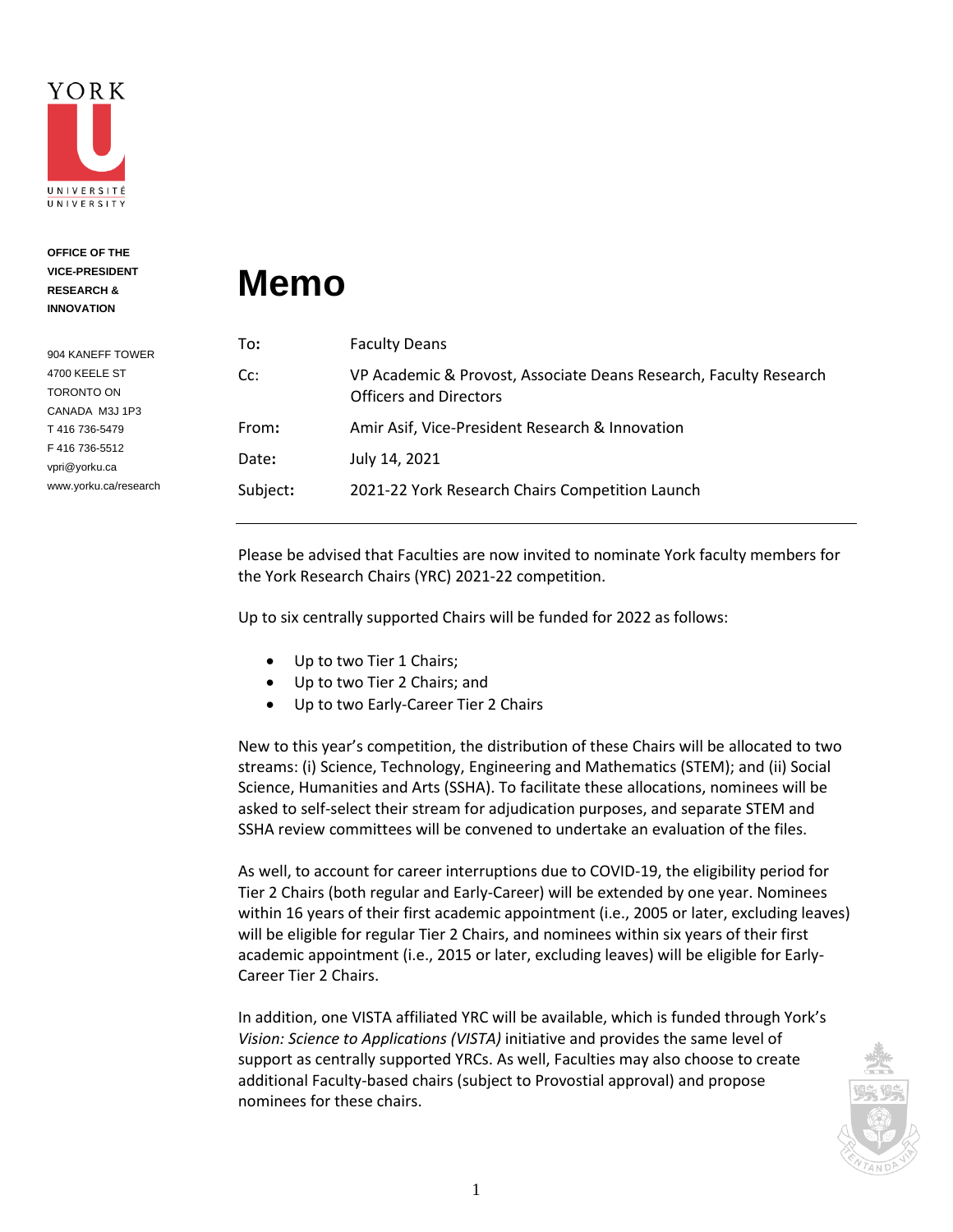All YRCs will have a start date of July 1, 2022 and a term of five years. They are to be awarded competitively, based on the criteria of excellence in research and scholarship, contributions to research leadership, and a commitment to equity, diversity and inclusion (EDI) within the York community.

In the case of centrally-supported Chairs, Faculties may submit up to two nominations – however, the Faculty of Liberal Arts & Professional Studies may submit up to four nominations. Faculty submissions may be any combination of Tier 1, Tier 2, or Early-Career Tier 2 Chairs.

For VISTA affiliated Chairs, the following VISTA-participating Faculties are invited to put forward one additional nominee each:

- Arts, Media, Performance & Design
- Health
- Lassonde School of Engineering
- Liberal Arts & Professional Studies
- Science

In respect of VISTA affiliated nominees, please note the following:

- All nominees must be VISTA researchers (i.e., 80% of the additional nominee's research falls within the VISTA mandate).
- All VISTA nominees are required to submit an endorsement letter from the VISTA Leadership Council along with the Faculty Notice of Intent form.
- The Tiers for these additional nominees are not prescribed; rather, it is left to each Faculty to specify the Tier which best corresponds to the nominee they put forward.
- If multiple Faculties wish to co-nominate the same researcher, the nominee will count wholly against the allotment for each Faculty.
- VISTA affiliated YRCs may not concurrently hold an enhanced VISTA Research Chair.

In the case of any nominations for cross-appointed faculty members, the non-nominating Faculty is asked to include a letter with the full nomination file which clearly outlines their support around teaching release over the term of the Chair, commensurate with the nominee's appointment in that Faculty.

All nominations must be made in accordance with Faculty nomination processes governed by all applicable Faculty policies and practices, and according to a procedure as established by the Faculty. It is minimally expected that an open call will be made, and a Faculty-level committee will review nominations and forward recommendations to the Dean, who will submit materials to VPRI on behalf of the Faculty.

It is also expected that due consideration of equity, diversity and inclusion be reflected in each Faculty's nominee selection process. In this regard, diversity across the four federally designated groups (FDG: women, Indigenous peoples, persons with disabilities, and members of visible minorities/racialized scholars) should be reflected in both the membership of the Faculty selection committee and the nominees themselves. Faculties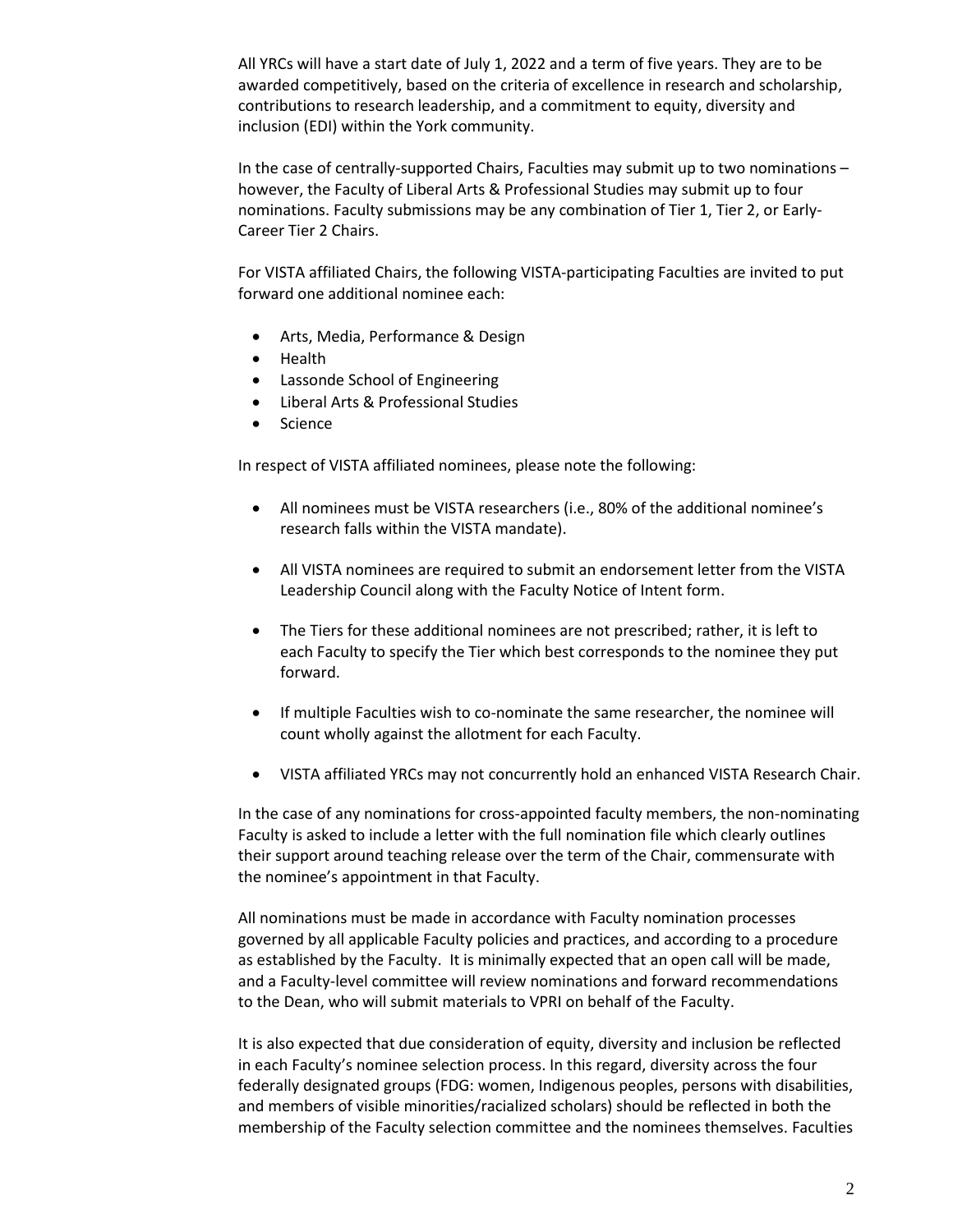can obtain diversity information on their selection committee and nominee pool by requesting a Diversity Composition Report using the following link: [https://research.apps01.yorku.ca/machform/view.php?id=41988.](https://research.apps01.yorku.ca/machform/view.php?id=41988)

Further details around equity, diversity and inclusion considerations, as well as the required submission of the list of individuals considered for nomination by the Faculty and a report describing equity practices undertaken by the Faculty in their nominee selection process, can be found in the *York Research Chairs Program Guidelines for 2021-22 Competition* document.

Note that regardless of the number of nominations received, there is no guarantee of an award to any particular Faculty.

The nomination phase of the competition involves a two-stage process:

1. A Notice of Intent (NOI) and accompanying equity, diversity and inclusion documentation, due **September 30, 2021.**

The Notice of Intent, which must be submitted by Faculties to VPRI by **September 30, 2021** (electronic copies via email to [avogus@yorku.ca\)](mailto:avogus@yorku.ca), includes:

- A completed NOI Form, inclusive of:
	- o Faculty contact, nominee, and chair information
	- o 200-word summary of research accomplishments
	- o Names and contact information of 6 suggested external reviewers (not in a conflict of interest)
	- o Exclusion of potential reviewers (if applicable)
	- o Dean's and nominee's signatures
- Endorsement letter from VISTA Leadership Council (if applicable)

In addition, each Faculty must submit their equity, diversity and inclusion documentation **September 30, 2021**:

- The list of individuals considered for nomination by the Faculty.
- Confirmation that at least 50% of nominees considered by the Faculty are from the FDGs.
- A report describing how considerations around equity, diversity and inclusion were integrated into the Faculty's nominee selection process. See the *York Research Chairs Program Guidelines for 2021-22 Competition* for details.
- 2. A full nomination package, due **December 1, 2021.**

Full nomination packages must be submitted by Faculties to VPRI by **December 1,**  2021 (electronic copies via email to [avogus@yorku.ca\)](mailto:avogus@yorku.ca), and include in the following order:

- Signed ORS Checklist
- Letter from non-nominating Faculty outlining teaching release supports (for cross-appointed nominees)
	- o A completed Nomination Form, inclusive of Dean's and nominee's signatures
- Description of the proposed research program